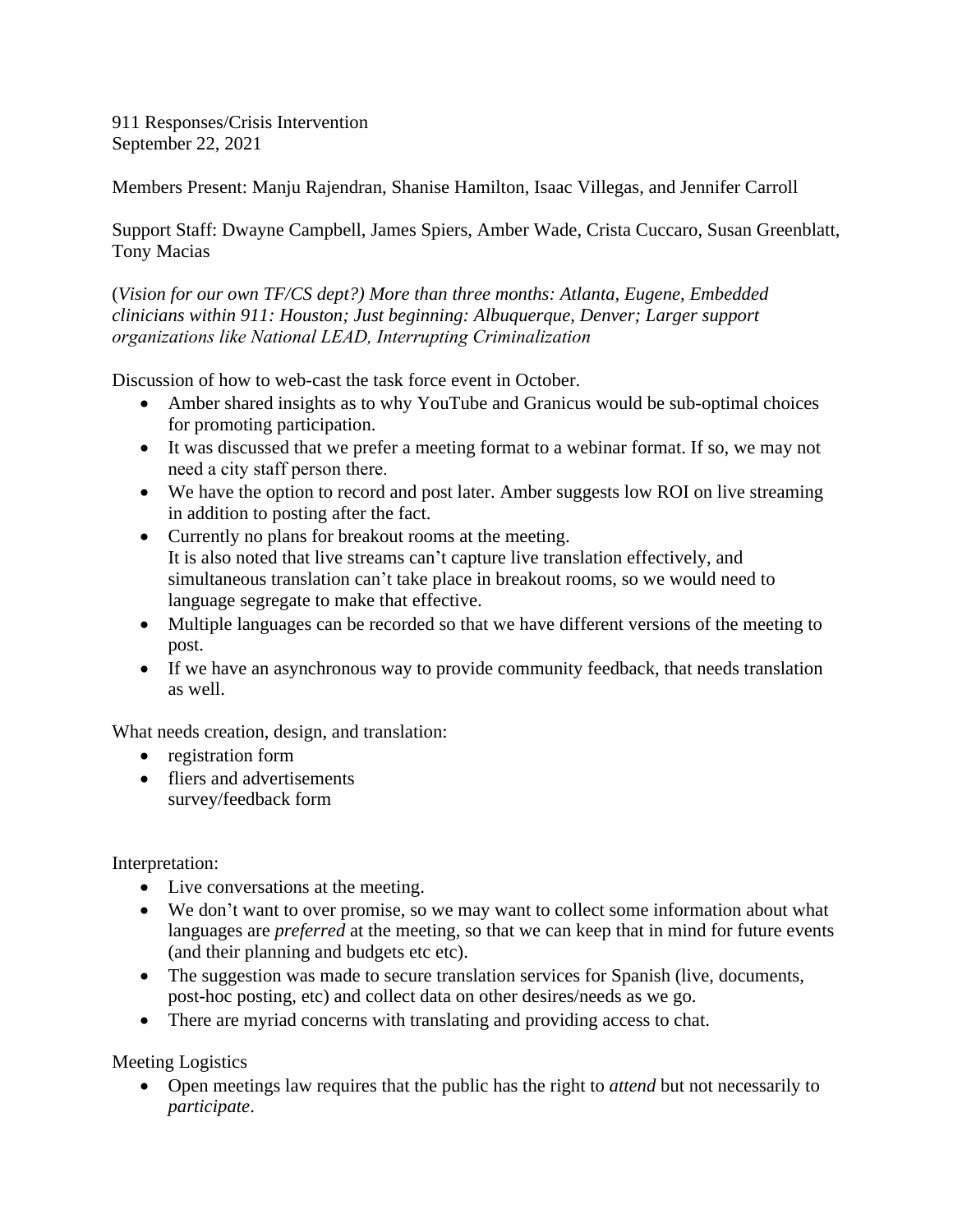- We need to consider what that means in this context.
- How we manage the *ability* to participate is the technological question?
	- o Technically the law does not allow participants the right to turn on video or mic. One way to ensure this works smoothly is to set this up as a webinar so that folks who want to participate can be promoted to panelists. They will retain their capacity to chat, but perhaps we can turn this off.
- Rules of decorum can be set at the outset of the meeting. City Council has already set their own rules of decorum, which we can use as a guide.
- Removing someone from the meeting altogether would be a 'high bar'
- The MOST participants Amber can recall in an online meeting like this one is 70.
- There was an instance recently where an individual was using abusive language and was removed from an online meeting. Amber was present for this.
- How do we deal with legit zoom bombing?
	- o Typically you just have to shut the meeting down.
- We will be requiring registration for the live event, however it is held or presented.
- Shannon to help get the word out!

## **Crisis Response in the Bull City: Public Town Hall**

**Hosted by the Crisis Response Roundtable within the Community Safety and Wellness Task Force in collaboration with Durham Department of Community Safety** 

## **Friday, October 15, 2021, 9am-12:30pm**

9am-9:30am [Manju + Xavier] **Welcome: Introduction to Community Safety and Wellness Task Force & Department of Community Safety**

9:30am-10:30am [Xavier + Shanise] **Here: Storytelling- Durham's neighborhoods- how are we already keeping each other safer?** How are we already ending violence and strengthening community fabric? *(what does success look like? How do we want to take ownership?)* 10:30am-10:45am Break

10:45-12:15am [Jennifer + Ryan] **There: Overview of other cities' programs across diverse strategies**. (*Vision for our own TF/CS dept?) More than three months: Atlanta, Eugene, Embedded clinicians within 911: Houston; Just beginning: Albuquerque, Denver; Larger support organizations like National LEAD, Interrupting Criminalization* 12:15-12:30pm [Manju + Isaac] **Closing**

## **Saturday, October 16, 2021, 9am-3pm**

9am-9:30am [Jennifer & Manju] **Welcome and introduction**

9:30am-10:30am [Shanise & Isaac (with Jennifer on support)] **Today: Understanding people's current experiences interacting with municipal first responders** *(feedback on priorities?* 

*What current problems/things not working the TF should target?)* 10:30-10:45am Break

10:45am-12pm [Shanise & Isaac (with Jennifer on support)] **Today: Understanding people's current experiences making a different choice about addressing a moment of crisis** *(what does success look like? How do we want to take ownership?)*

pm

12-1pm Lunch Break